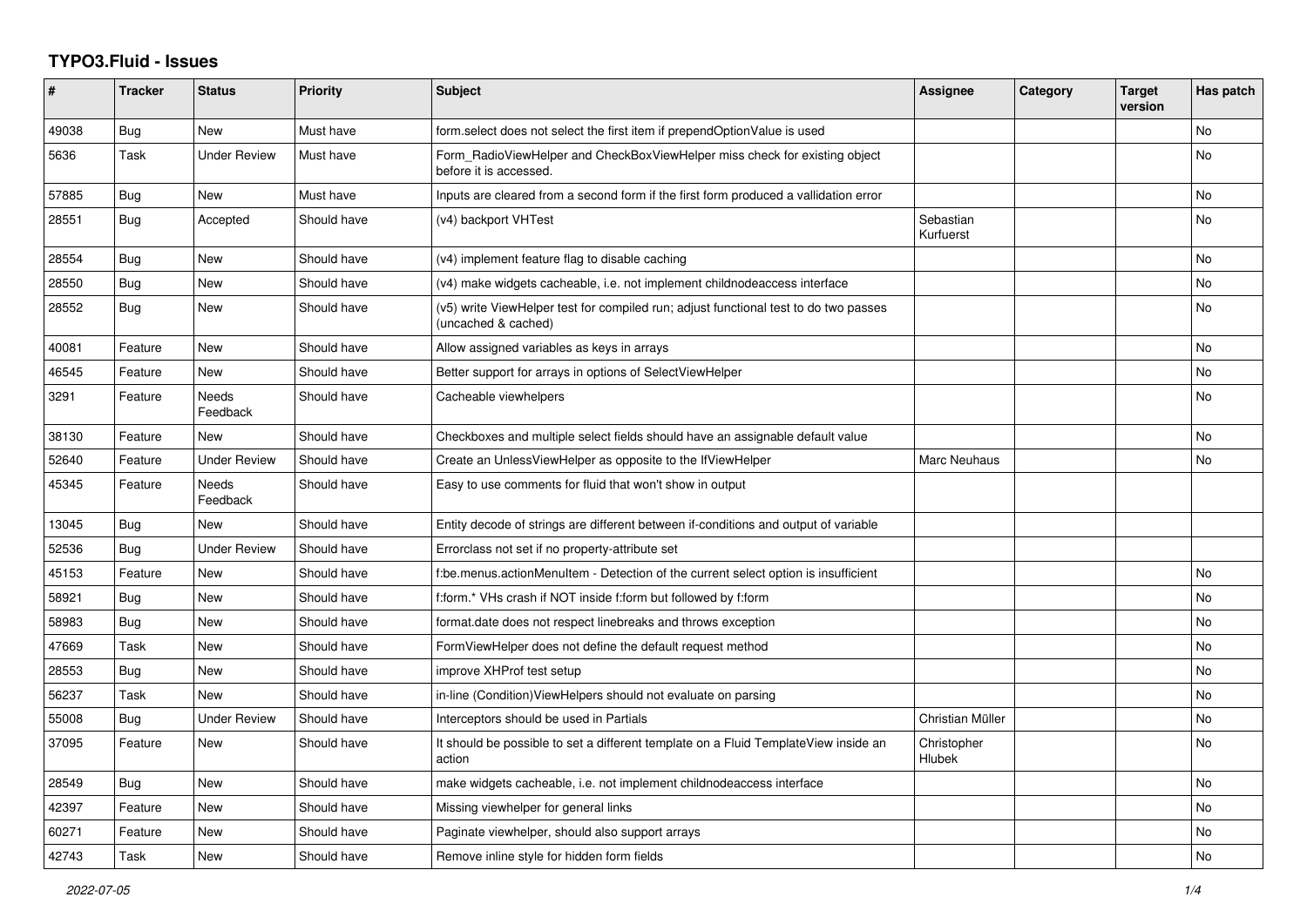| #     | <b>Tracker</b> | <b>Status</b>            | <b>Priority</b> | <b>Subject</b>                                                                            | <b>Assignee</b>        | Category | <b>Target</b><br>version | Has patch |
|-------|----------------|--------------------------|-----------------|-------------------------------------------------------------------------------------------|------------------------|----------|--------------------------|-----------|
| 43071 | Task           | New                      | Should have     | Remove TOKENS for adding fallback teplates in B                                           |                        |          |                          | <b>No</b> |
| 33215 | Feature        | New                      | Should have     | RFC: Dynamic values in ObjectAccess paths                                                 |                        |          |                          | No        |
| 49756 | Feature        | <b>Under Review</b>      | Should have     | Select values by array key in checkbox viewhelper                                         |                        |          |                          | No        |
| 46091 | Task           | <b>Needs</b><br>Feedback | Should have     | Show source file name and position on exceptions during parsing                           |                        |          |                          | No        |
| 9514  | Feature        | <b>New</b>               | Should have     | Support explicit Array Arguments for ViewHelpers                                          |                        |          |                          |           |
| 52591 | Bug            | New                      | Should have     | The Pagination Widget broken for joined objects                                           |                        |          |                          | No        |
| 51277 | Feature        | <b>New</b>               | Should have     | ViewHelper context should be aware of actual file occurrence                              |                        |          |                          | No        |
| 47006 | Bug            | <b>Under Review</b>      | Should have     | widget identifier are not unique                                                          |                        |          |                          | No        |
| 52419 | Bug            | <b>New</b>               | Should have     | Wrong PHPDocs notation for default value inline f:translate viewhelper                    |                        |          | 2.0                      | No        |
| 50888 | Bug            | <b>Under Review</b>      | Should have     | WSOD by changing name of section and if Fluid caches are generated                        |                        |          |                          | No        |
| 48355 | Feature        | New                      | Could have      | Assign output of viewhelper to template variable for further processing.                  |                        |          |                          |           |
| 9005  | Feature        | Accepted                 | Could have      | Fluid Template Analyzer (FTA)                                                             | Sebastian<br>Kurfuerst |          |                          |           |
| 36559 | Feature        | <b>New</b>               | Could have      | New widget progress bar                                                                   |                        |          |                          | Yes       |
| 51239 | Bug            | <b>Under Review</b>      | Must have       | AbstractViewHelper use incorrect method signature for "\$this->systemLogger->log()"       | Adrian Föder           | Core     |                          | Yes       |
| 27607 | Bug            | New                      | Must have       | Make Fluid comparisons work when first element is STRING, second is NULL.                 |                        | Core     |                          | No        |
| 33551 | Bug            | New                      | Must have       | View helper values break out of a partial scope                                           | Sebastian<br>Kurfuerst | Core     |                          | No        |
| 46257 | Feature        | <b>Under Review</b>      | Should have     | Add escape sequence support for Fluid                                                     |                        | Core     |                          | No        |
| 12863 | Bug            | New                      | Should have     | Attributes of a viewhelper can't contain a '-'                                            | Sebastian<br>Kurfuerst | Core     |                          | <b>No</b> |
| 32035 | Task           | New                      | Should have     | Improve fluid error messages                                                              |                        | Core     |                          | Yes       |
| 4704  | Feature        | New                      | Should have     | Improve parsing exception messages                                                        |                        | Core     |                          |           |
| 33394 | Feature        | Needs<br>Feedback        | Should have     | Logical expression parser for BooleanNode                                                 | <b>Tobias Liebig</b>   | Core     |                          | <b>No</b> |
| 39990 | Bug            | New                      | Should have     | Same form twice in one template: hidden fields for empty values are only rendered<br>once |                        | Core     |                          | <b>No</b> |
| 3481  | Bug            | New                      | Should have     | Use ViewHelperVariableContainer in PostParseFacet                                         |                        | Core     |                          | No        |
| 7608  | Feature        | New                      | Could have      | Configurable shorthand/object accessor delimiters                                         |                        | Core     |                          | Yes       |
| 1907  | Feature        | New                      | Could have      | Default values for view helpers based on context                                          |                        | Core     |                          |           |
| 62346 | Feature        | New                      | Could have      | f:comment should have high precende                                                       |                        | Core     | 3.x                      | No        |
| 10472 | Feature        | New                      | Could have      | Fluid Standalone distribution                                                             |                        | Core     |                          | No        |
| 30555 | Feature        | New                      | Could have      | Make TagBuilder more extensible                                                           |                        | Core     |                          | No        |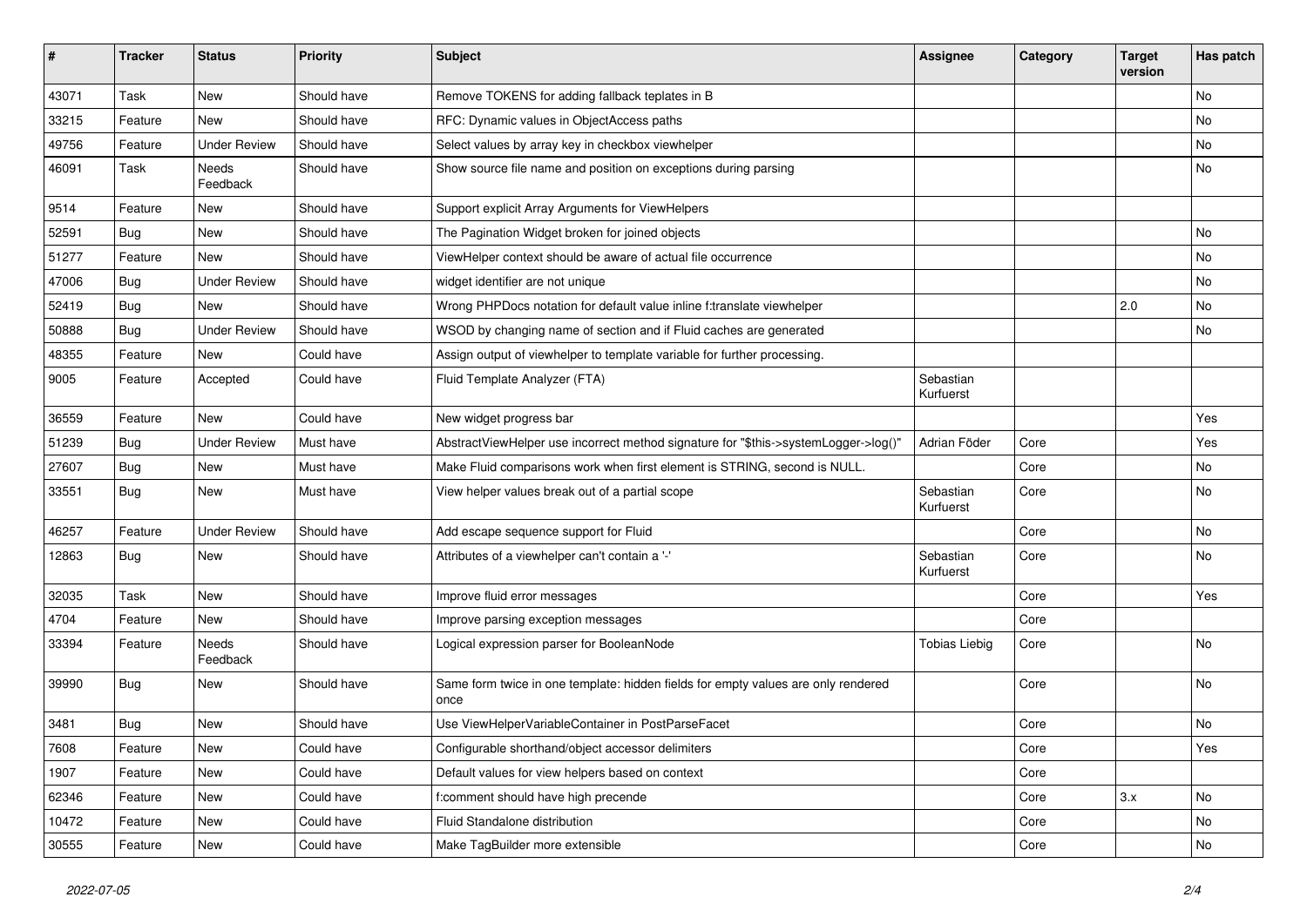| #     | <b>Tracker</b> | <b>Status</b>       | <b>Priority</b> | Subject                                                                          | <b>Assignee</b>             | Category           | <b>Target</b><br>version | Has patch |
|-------|----------------|---------------------|-----------------|----------------------------------------------------------------------------------|-----------------------------|--------------------|--------------------------|-----------|
| 38369 | Bug            | New                 | Must have       | Resource ViewHelpers should not fall back to request package                     |                             | View               |                          | <b>No</b> |
| 46289 | Bug            | Needs<br>Feedback   | Should have     | Enable Escaping Interceptor in XML request format                                |                             | View               | 2.0.1                    | No        |
| 45394 | Task           | New                 | Should have     | Forwardport Unit test for standalone view                                        |                             | View               |                          | <b>No</b> |
| 43072 | Task           | New                 | Should have     | Remove TOKENS for adding templates fallback in Backporter                        |                             | View               |                          | No        |
| 60181 | Feature        | New                 | Could have      | Caching mechanism for Fluid Views/Templates                                      |                             | View               |                          | No        |
| 8989  | Feature        | Needs<br>Feedback   | Could have      | Search path for fluid template files                                             |                             | View               |                          | No        |
| 59057 | Bug            | Under Review        | Must have       | Hidden empty value fields shoud be disabled when related field is disabled       | <b>Bastian</b><br>Waidelich | ViewHelpers        |                          | No        |
| 51100 | Feature        | New                 | Must have       | Links with absolute URI should have the option of URI Scheme                     |                             | ViewHelpers        |                          | No        |
| 33628 | Bug            | Needs<br>Feedback   | Must have       | Multicheckboxes (multiselect) for Collections don't work                         | Christian Müller            | ViewHelpers        |                          | No        |
| 40064 | Bug            | New                 | Must have       | Multiselect is not getting persisted                                             |                             | ViewHelpers        |                          | No        |
| 60856 | Bug            | New                 | Must have       | Target attribute not supported by the form viewhelper                            |                             | ViewHelpers        |                          | Yes       |
| 60003 | Feature        | New                 | Should have     | Add required-Attribute to f:form.password                                        |                             | ViewHelpers        |                          | No        |
| 43346 | Feature        | <b>Under Review</b> | Should have     | Allow property mapping configuration via template                                | Karsten<br>Dambekalns       | ViewHelpers        | 2.1                      | No        |
| 36410 | Feature        | New                 | Should have     | Allow templates to send arguments back to layout                                 |                             | ViewHelpers        |                          | No        |
| 9950  | Task           | New                 | Should have     | Binding to nested arrays impossible for form-elements                            |                             | ViewHelpers        |                          |           |
| 36662 | Bug            | Needs<br>Feedback   | Should have     | Checked state isn't always correct when property is collection                   | Kevin Ulrich<br>Moschallski | <b>ViewHelpers</b> | 1.1.1                    | No        |
| 30937 | Bug            | New                 | Should have     | CropViewHelper stringToTruncate can't be supplied so it can't be easily extended |                             | ViewHelpers        |                          | Yes       |
| 54284 | Bug            | New                 | Should have     | Default Option for Switch/Case VH                                                |                             | ViewHelpers        |                          | No        |
| 49600 | Bug            | New                 | Should have     | f:form tag shown as a HTML on frontend                                           |                             | ViewHelpers        |                          | No        |
| 37619 | Bug            | New                 | Should have     | Fatal Error when using variable in name attribute of Section ViewHelper          |                             | ViewHelpers        |                          | No        |
| 8648  | Bug            | New                 | Should have     | format.crop ViewHelper should support all features of the crop stdWrap function  |                             | ViewHelpers        |                          | No        |
| 58862 | Bug            | Needs<br>Feedback   | Should have     | FormViewHelper doesn't accept NULL as value for \$arguments                      | <b>Bastian</b><br>Waidelich | ViewHelpers        |                          | Yes       |
| 8491  | Task           | Needs<br>Feedback   | Should have     | link.action and uri.action differ in absolute argument                           | Karsten<br>Dambekalns       | ViewHelpers        |                          | No        |
| 40998 | Bug            | <b>Under Review</b> | Should have     | Missing parent request namespaces in form field name prefix                      | Sebastian<br>Kurfuerst      | ViewHelpers        | 1.1.1                    | No        |
| 5933  | Feature        | Accepted            | Should have     | Optional section rendering                                                       | Sebastian<br>Kurfuerst      | ViewHelpers        |                          | No        |
| 34682 | Bug            | <b>Under Review</b> | Should have     | Radio Button missing checked on validation error                                 |                             | ViewHelpers        |                          | No        |